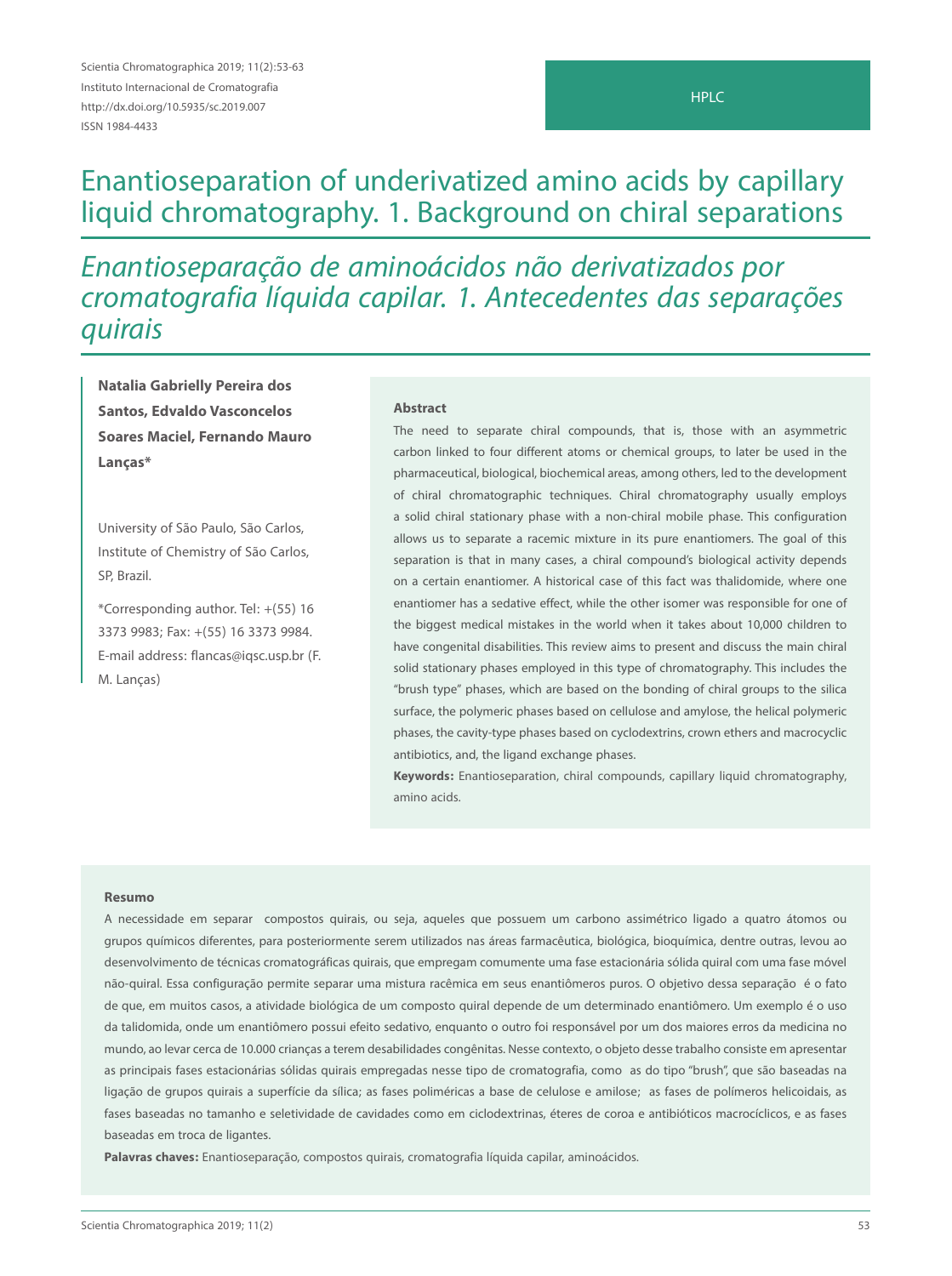#### **1. Introduction**

This manuscript is the first of two reports on the separation of enantiomeric amino acids employing a home-packed capillary liquid chromatography column. The first part will discuss some background involving the chirality concept, moving towards the main approaches to separate chiral amino acids. The second part will present our experimental results referring to the actual separation of selected chiral amino acids using an approach termed chiral ligand-exchange chromatography in a capillary liquid chromatography column.

#### **1.1. The concept of chirality**

Chirality (from the Greek word χειρ (*kheir*), "hand") [1] is a property of asymmetry valuable in several branches of science. An object or a system is *chiral* if it is distinguishable from its mirror image, meaning it cannot be superimposed onto it. On the other hand, a mirror image of an *achiral* object, such as a sphere, cannot be distinguished from the object. A chiral object and its mirror image are called *enantiomorphs* (from the Greek, "opposite forms"); in the case of chemical substances, they are termed enantiomers. A non-chiral object is termed *achiral* or *amphichiral*, being superposed onto its mirror image.

It has been considered that the term was first used in 1894 as [2]: *… "I call any geometrical figure, or group of points, 'chiral,' and say that it has chirality if its image in a plane mirror, ideally realized, cannot be brought to coincide with itself."*

 However, it has to be pointed out that before Kelvin, at the beginning of his career, Luis Pasteur studying tartaric acid (Figure 1) and its salts, developed a good understanding of the subject as accepted now. In 1848 (almost 50 years before Kelvin's presentation), Pasteur separated by hands enantiomorphous crystals of racemic sodium ammonium tartrate [3-6].



**Figure 1.** Tartaric acid chemical representation.

Pasteur's resolution immortalized his name in the area of chemistry. His discovery that one of the racemic acid salt forms consists of two optically active isomeric constituents (Figure 2) formed the basis for the born of stereochemistry, the study of the spatial arrangement of atoms in molecules. Pasteur assigned their activity to the molecular asymmetry [7]. This resolution belongs to a small group of classic experiments that radically changed our view of the world and opened up new research paths, yet are simple enough to be duplicated by a skilled undergraduate student [7-9].



**Figure 2.** Enantiomorphous crystals of racemic sodium ammonium tartrate separated by Louis Pasteur in 1848 [4].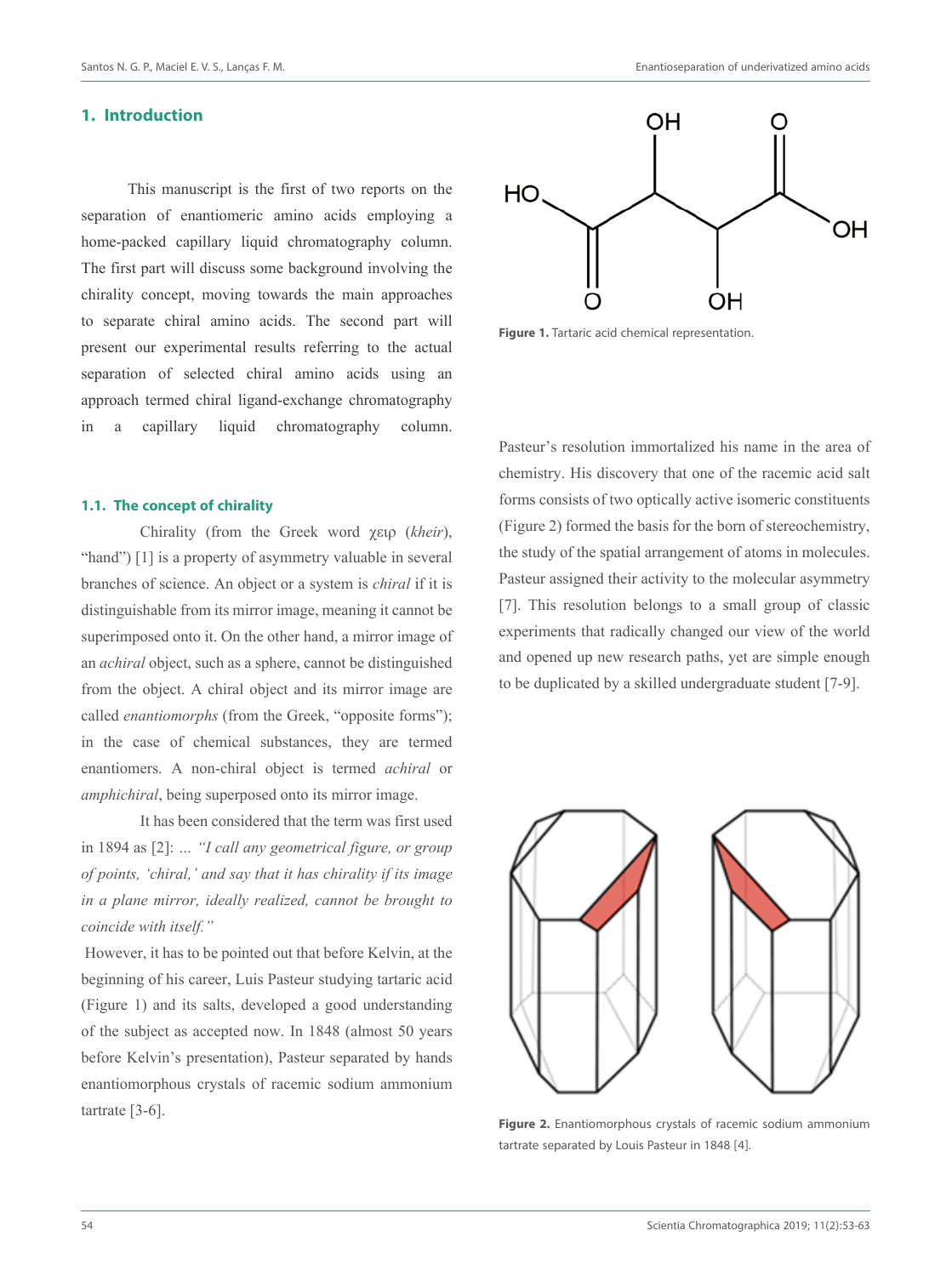Human hands are perhaps the most universally recognized example of chirality. The left hand is a nonsuperimposable mirror image of the right hand; no matter how the two hands are oriented, all the significant features of both hands cannot coincide across all axes [10]. This difference in symmetry becomes obvious if someone attempts to shake the right hand of a person using their left hand, or if a left-handed glove is placed on a right hand. In mathematics, *chirality* is the property of a figure that is not identical to its mirror image. A molecule is said to be chiral if its all valence is occupied by different atom or group of atoms.

A *chiral molecule* has a non-superposable mirror image. The feature that is most often the cause of chirality in molecules is the presence of an asymmetric carbon atom – a carbon atom that is attached to four different types of atoms or groups of atoms. The term "*chiral*," in general, is used to describe the object that is non-superposable on its mirror image [11]. The term enantiomers or optical isomers (old-fashionedly also termed optical isomers, antipodes, or optical antipodes) refers to two images of a chiral compound (Figure 3).



**Figure 3.** Lactic acid enantiomers. (a)  $(S)-(+)$ -lactic acid and (b)  $(R)$ -(–)-lactic acid. They are non-superposable mirror images of each other.

Enantiomers have identical chemical and physical properties, such as the same boiling and melting point, density, solubility, reactivity, vibrational and electronic frequencies, and refractivity [12]. However, they can rotate the plane-polarized light by equal amounts but in opposite directions (although the polarized light can be considered an asymmetric medium) [13]. Such compounds are therefore described as *optically active*, with specific terms for each enantiomer based on the direction: a dextrorotatory (d) compound rotates light a clockwise (+) direction whereas a levorotatory (l) compound rotates light in a counterclockwise (–) direction.

The d- and l-isomers are enantiomers, isomers of the same compound. In an equimolar mixture of the two optical isomers – a racemic *mixture* or a *racemate -* the amount of positive rotation is precisely counteracted by the equal amount of negative rotation. The net rotation is zero (the mixture is not optically active). The presence of multiple chiral features in a given compound increases the number of geometric forms possible, though there may still be some perfect-mirror-image pairs.

Enantiomer members often have different chemical reactions with other enantiomer substances. Since enantiomers form many biological molecules, there is sometimes a marked difference in the effects of two enantiomers on biological organisms. In the pharmaceutical area, frequently, one of the enantiomers is responsible for the desired physiological effects, while the other enantiomer is less active, inactive, or sometimes even produces adverse effects [14]. Owing to this effect, nowadays drugs composed of only one enantiomer ("enantiopure") can be developed to make the drug more active and usually eliminating some of the common side effects.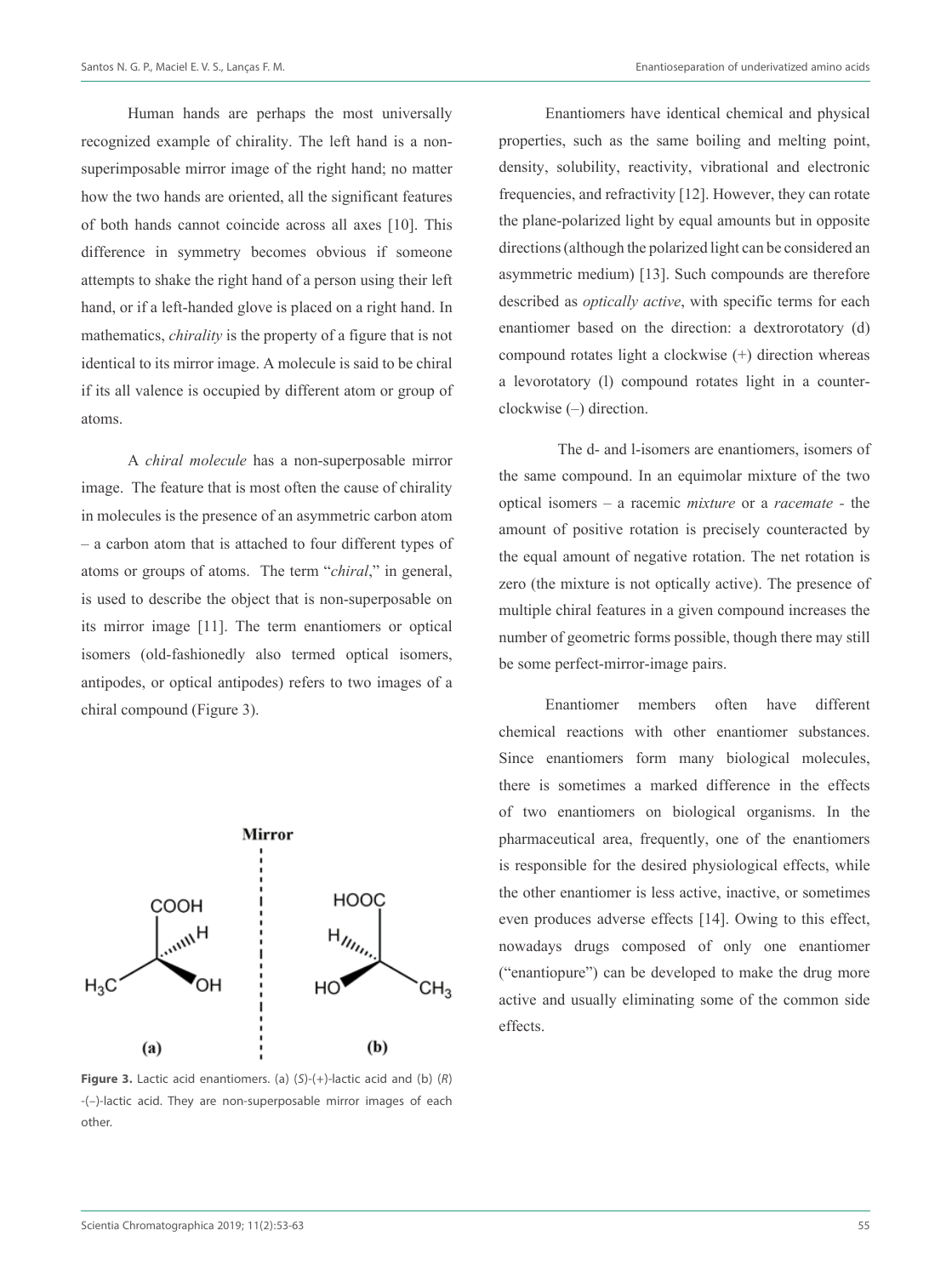## **2. Why separate enantiomers?**

 There are several practical reasons to separate enantiomers once in most cases, their biological activity depends on each enantiomer [15]. Some, but not all, reasons for enantioseparation includes:

- Most of the natural processes occur with remarkable stereospecificity;
- Interaction between biologically active compounds and receptor proteins often shows antipodal specificity;
- Antipodes shows different physiological behavior (such as taste and smell);
- Many drugs are synthetic racemic compounds and used as such;
- Chiral discrimination in physiological reactions is found in the hormone field.

# **3. Selected examples of relevant enantiomers**

There are many examples of the importance of enantiseparations to be done, in particular in pharmaceutical, biochemical, and biological arenas. A few of them are exemplified in the following text.

#### **3.1. Thalidomide – a sedative**

An example of such an enantiomeric effect is the thalidomide (Figure 4), a sedative sold in several countries around the world from 1957 until 1961. It was withdrawn from the market when it was found to cause congenital disabilities. One enantiomer caused the desirable sedative effects, while the other, unavoidably [16] present in equal quantities, caused congenital disabilities [17,18]. In 1979 it was demonstrated that the (*S*)-(-)enantiomer has teratogenic activity.



**Figure 4.** Chemical structure of the thalidomide enantiomers. (a) (S)- (-)-thalidomide and (b) (R)-(+)-thalidomide.

Thalidomide was first marketed in 1957 in Germany [19]. When first released, thalidomide was promoted for anxiety, tension, morning sickness, and trouble sleeping. While initially seemed to be safe in pregnancy, concerns regarding congenital disabilities were noted in 1961, and the medication was removed from the market in Europe that year [20]. The total number of people affected by use during pregnancy is estimated at 10,000; 40% died around the time of birth [21]. Those who survived had limb, eye, urinary tract, and heart problems. The congenital disabilities of thalidomide led to the development of better drug regulation and monitoring in many countries. It was approved for medical use in the United States in 1998 and has been used to treat leprosy, also known as Hansen's disease (HD), a long-term infection by the bacteria *Mycobacterium leprae* or *Mycobacterium lepromatosis*.

#### **3.2. Citalopram – an antidepressant**

The antidepressant drugs escitalopram and citalopram illustrate another example. Citalopram is a racemate[1:1 mixture of (*S*)-citalopram and (*R*)-citalopram] (Figure 5); escitalopram [(*S*)-citalopram] is a pure enantiomer. The dosages for escitalopram are typically 1/2 of those for citalopram, once the (*S*)-citalopram is almost entirely responsible for inhibiting serotonin reuptake. [22]. Citalopram, sold under the brand name Celexa and others, is an antidepressant of the SSRI (selective serotonin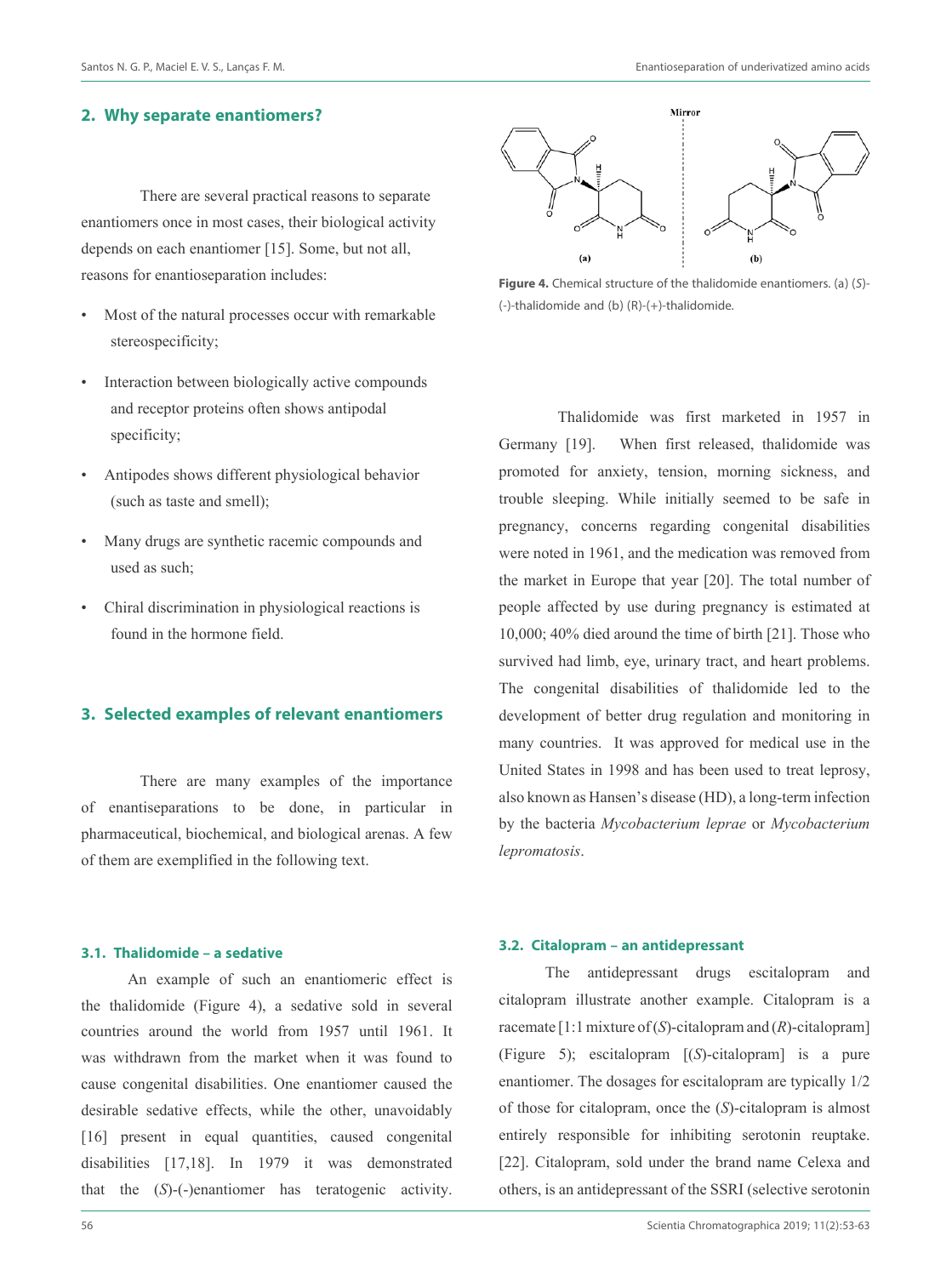reuptake inhibitor) class. It is used to treat a depressive disorder, social phobia, and panic disorder.



**Figure 5.** Chemical structure of the citalopram enantiomers. (a) (R) citalopram e (b) (S)-citalopram.

#### **3.3. Dopamine – a neurotransmitter**

Dopamine is a type of neurotransmitter. The human body makes it, and the nervous system uses it to send messages between nerve cells [23]. That is why it is sometimes called a chemical messenger. Dopamine plays a role in how we feel pleasure. It is a large part of our uniquely human ability to think and plan. It helps us strive, focus, and find things interesting. The body spreads it along four main pathways in the brain. Like most other systems in the body, this is not noticed (or maybe even know about it) until there is a problem.

Too much or too little of it can lead to a vast range of health issues. Some are serious, like Parkinson's disease [24]. Others are much less dire. Too much of this chemical in certain parts of the brain can lead to schizophrenia, including hallucinations and delusion. A lack of it in other parts can cause different signs, such as lack of motivation and desire.

 Dopamine enables neurons in the brain to communicate and control movement. In Parkinson's, one type of neuron steadily degenerates [24]. In the absence of a signal to send anymore, the body makes less dopamine. The chemical imbalance causes physical symptoms. These include tremor, stiffness, slowness of spontaneous movement, poor balance, and poor coordination.

 Dopamine, norepinephrine, and epinephrine are synthesized through the multistep processing of tyrosine [25] (Figure 6). Tyrosine is a highly concentrated amino acid in catecholaminergic neurons. The main steps involved in the dopamine synthesis are:

- Phenylalanine hydroxylase converts phenylalanine to tyrosine;
- Tyrosine hydroxylase converts tyrosine to L-DOPA;
- L-DOPA is converted to dopamine by aromatic amino acid decarboxylase;
- Dopamine can subsequently be converted to epinephrine or norepinephrine.

# **4. Chromatographic separation of enantiomers**

To achieve adequate separation of enantiomers, the chromatographic system has to present some type of asymmetry, i.e., it has to be chiral. This condition can be achieved in different ways:

1. A solid stationary phase is chiral, and the mobile phase is non-chiral (achiral);

2. A liquid stationary phase is chiral, and the mobile phase is non-chiral (similar to liquid-liquid partition chromatography);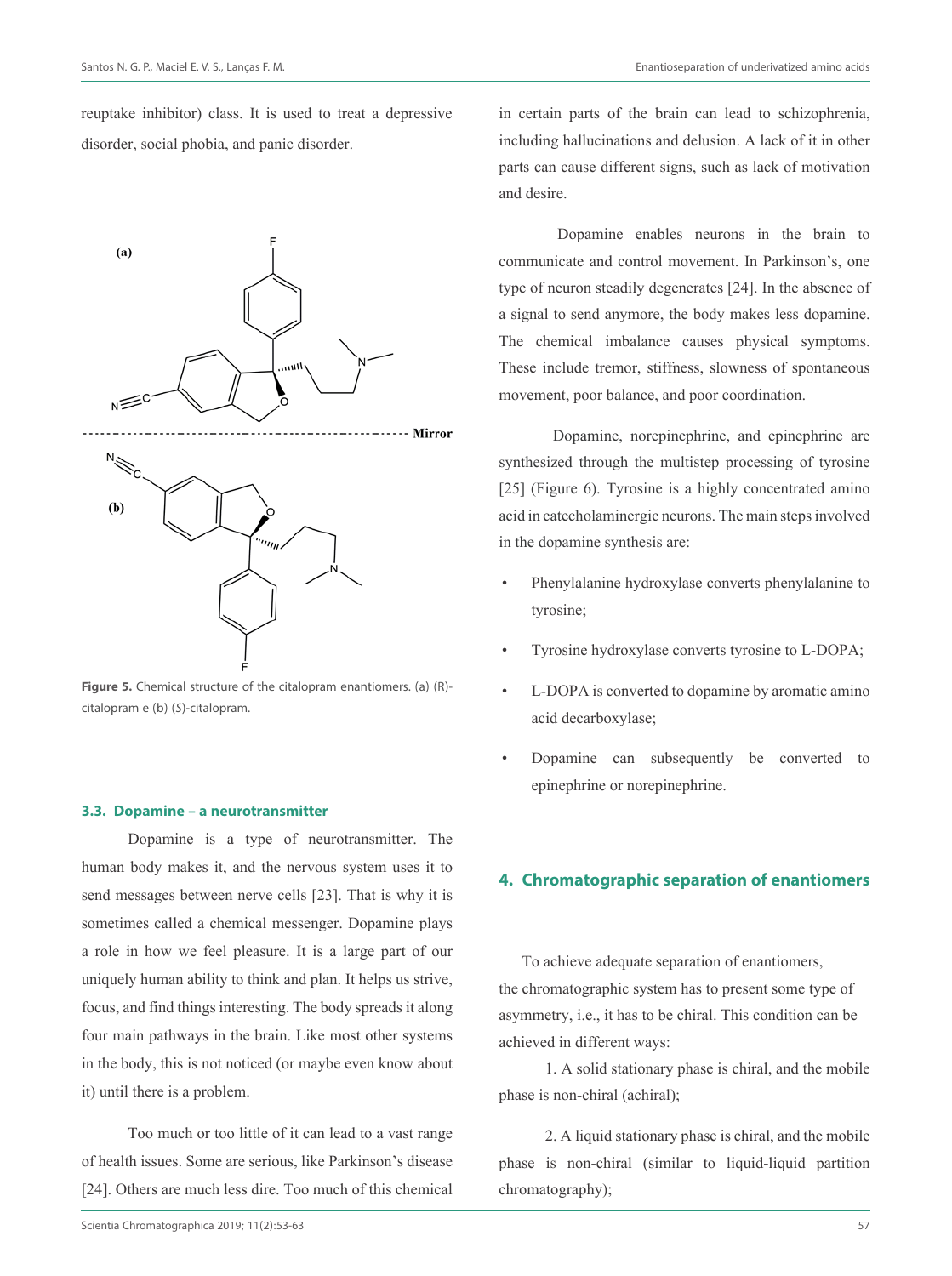

**Figure 6.**Biosynthesis of dopamine, norepinephrine and epinephrine from the tyrosine amino acid.

3. The stationary phase is non-chiral, and the mobile phase is chiral. The chiral mobile phase is obtaining by aiding a small amount of a chiral compound to it.

 Another way to achieve a chromatographic separation of enantiomers consists of performing a previous derivatization step with a chiral compound, producing diastereomers, before the chromatographic separation [26]. The formed diastereomers can be separated using a regular (non-chiral) chromatographic setup, such as by normal phase HPLC. This mode is usually termed "indirect separation of enantiomers."

# **4.1. Chiral Stationary phases in liquid chromatography**

The most common form to separate enantiomers directly (without the need for previous modification on their chemical structure) is the use of a solid chiral stationary (CSP) phase. As a function of the vast number of chiral compounds being separated and having an entirely different chemical identity, a large number of different CSPs are commercially available. Despite the considerable number of distinct CSPs, they can be grouped into five main categories:

- "Brush-type" CSPs, obtained by modification of the silica;
- Polymeric CSPs, based on cellulose and other polymers;
- CSPs based on cavities as crown ethers and cyclodextrins and derivatives;
- CSPs based on proteins;
- Ligand-exchange CSPs.

## 4.1.1. "Brush-type" Chiral Stationary Phases (CSPs)

These phases are mainly based on a chemical reaction on the silanol groups (Si-OH) from the silica surface with small molecules, usually containing aromatic units, such as modified amino acid, to generate monomers termed "brushes" [27,28]. These phases are also known as "Pirkle phases," honoring its inventor (W.H. Pirkle). Although the philosophy of making these phases is similar to the ones used for the normal and reversed-phase HPLC, also obtained by modifying the silanol group on the silica surface, the group to be introduced has to present a chiral center. This will provide a chiral character to the synthesized stationary phase.

Figure 7 depicts some examples of the "Brushtype" CSPs. Once several of these phases have similar structures (in many cases by just a small modification of a group in the main chain), some characteristics of the main Pirkle phase will be presented and commented.

The first Brush-type CSP to achieve commercial success was DNBPG (dinitrobenzoylphenylglycine), which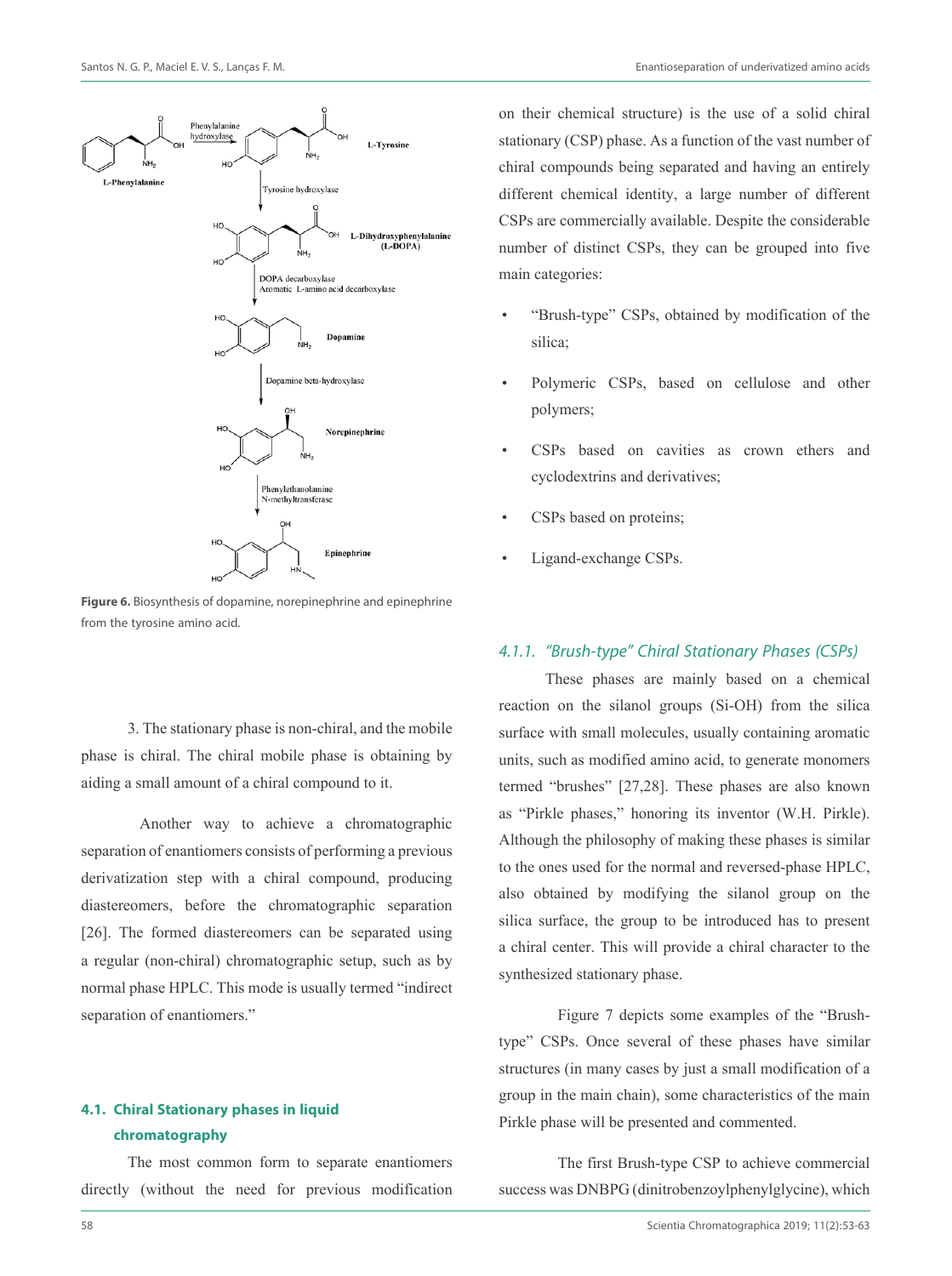



served as a model to the synthesis of the vast majority of a phase of its kind. This phase is still widely utilized for chiral HPLC separations, showing good results for several enantiomeric separations [29]. Among the different groups in this phase, the dinitrobenzoyl group – being a  $\pi$ -acceptor - is considered to be the most relevant for the interactions with phenols, anilines, naphthalenes, and other molecules [30]. Even so, the other groups also participate in different degrees in the separation process, making it difficult to predict the best phase for a given separation. These phases are not expensive compared to other chiral phases and are robust in most cases (also compared to other CSPs).

 In addition to periodicals (for instance, there is one dedicated only to chiral compounds, named Chirality) and books, an excellent source to help select a proper stationary phase is the literature supplied by the phase's manufacturers.

### 4.1.2. Helical Polymers Stationary Phases (CSPs)

Chemical modifications of crystalline cellulose arose to a large class of helical polymers CSPs (Figure 8) [31,32]. The most common ones are obtained through a derivatization process aiming to include specific radical

groups (such as triacetate, tribenzoate, tristoluylate among several others) into the cellulose moieties. The produced phases are usually expensive and less robust than the Brush-type CSPs, but more selective for a broader range of enantiomers separation. The complete separation mechanism of this type of CSP is not yet fully understood.



**Figure 8.** Most common carbohydrate units used in the helical polymers chiral stationary phases.

#### 4.1.3. Cavity Phases

Although several classes of substances presenting closed rings were investigated to act as CSPs, in practice, only two showed the expected results: cyclodextrins and crown ethers [33].

#### 4.1.3.a. Cyclodextrins

Cyclodextrins (CDs) are oligosaccharides with six ( $\alpha$ ), seven ( $\beta$ ), or eight ( $\gamma$ ) glucose units (Figure 9) that can undergo host-guest complexes with molecules that fit their conical cavity in a stereochemically controlled way [34]. Although many different CDs are available for chiral separations, in both gas and liquid chromatography, β-CD is by far the most used one.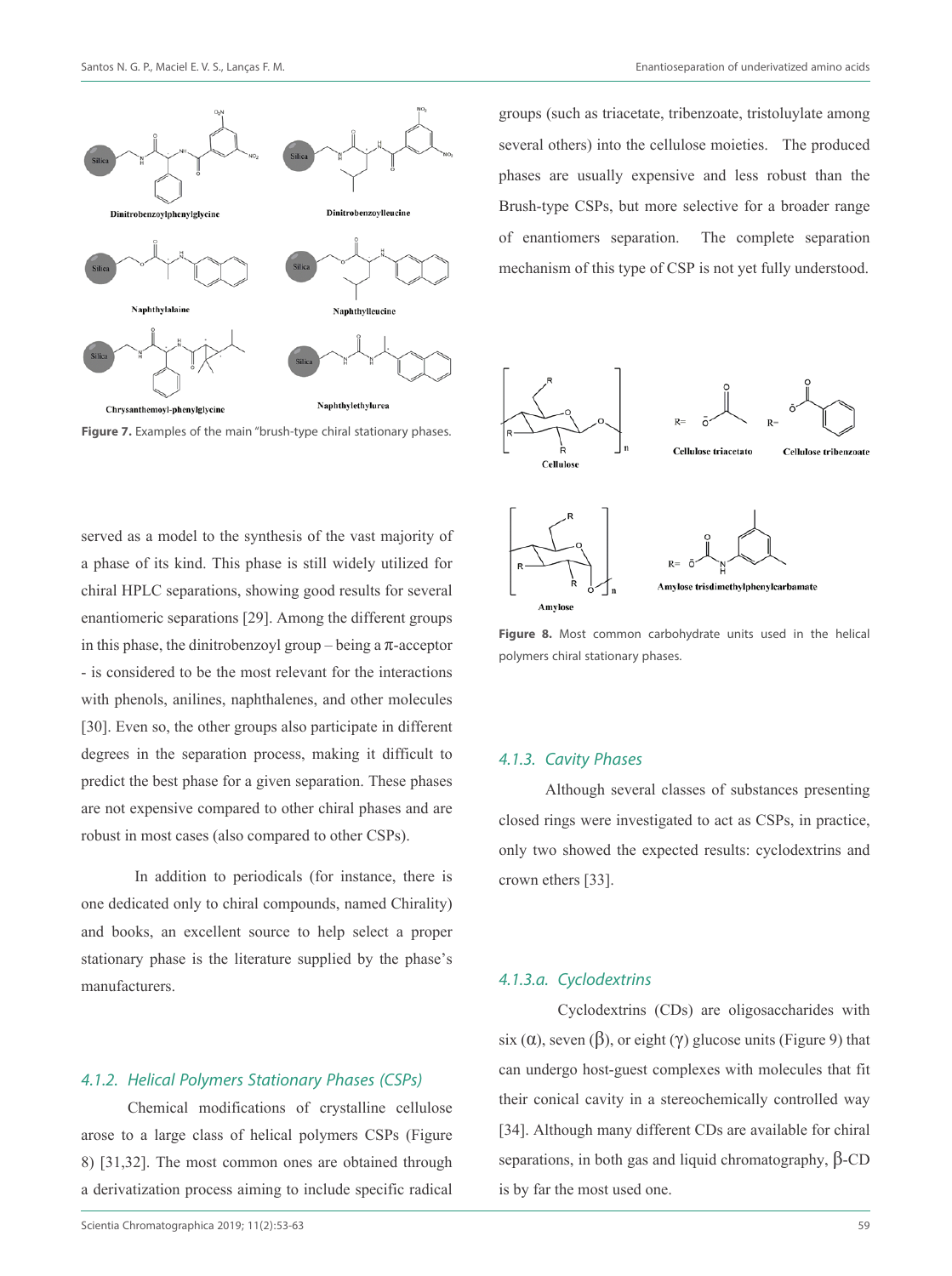

**Figure 9.** Chemical structure of cyclodextrins. (a) units of α, β, γ-CDs (b) Tridimensional structure of β-CD the most used CSP-CDs. Adapted from reference [1].

The CD's chemical structure reminders a truncated cone with a large number of hydroxyl groups available for acting as chiral binding points that can be derivatized to yield a large number of new phases such as acetylated, methylated and several others [35].

#### 4.1.3.b. Crown ethers

Although attempts were made to use crown ethers as CSPs [36], the best results were obtained using 18-crown-6 [37,38]. In this type of phase, the interaction occurs between an amino proton from the guest analyte with ether oxygen from the host crown ether phase. To achieve an intended separation, the 18-crown-6 (Figure 10) can be modified with other chemical groups suitable for the target analytes.



**Figure 10.** General structure of 18-crown-6 that can be derivatized with other groups to form the crown ether stationary phases.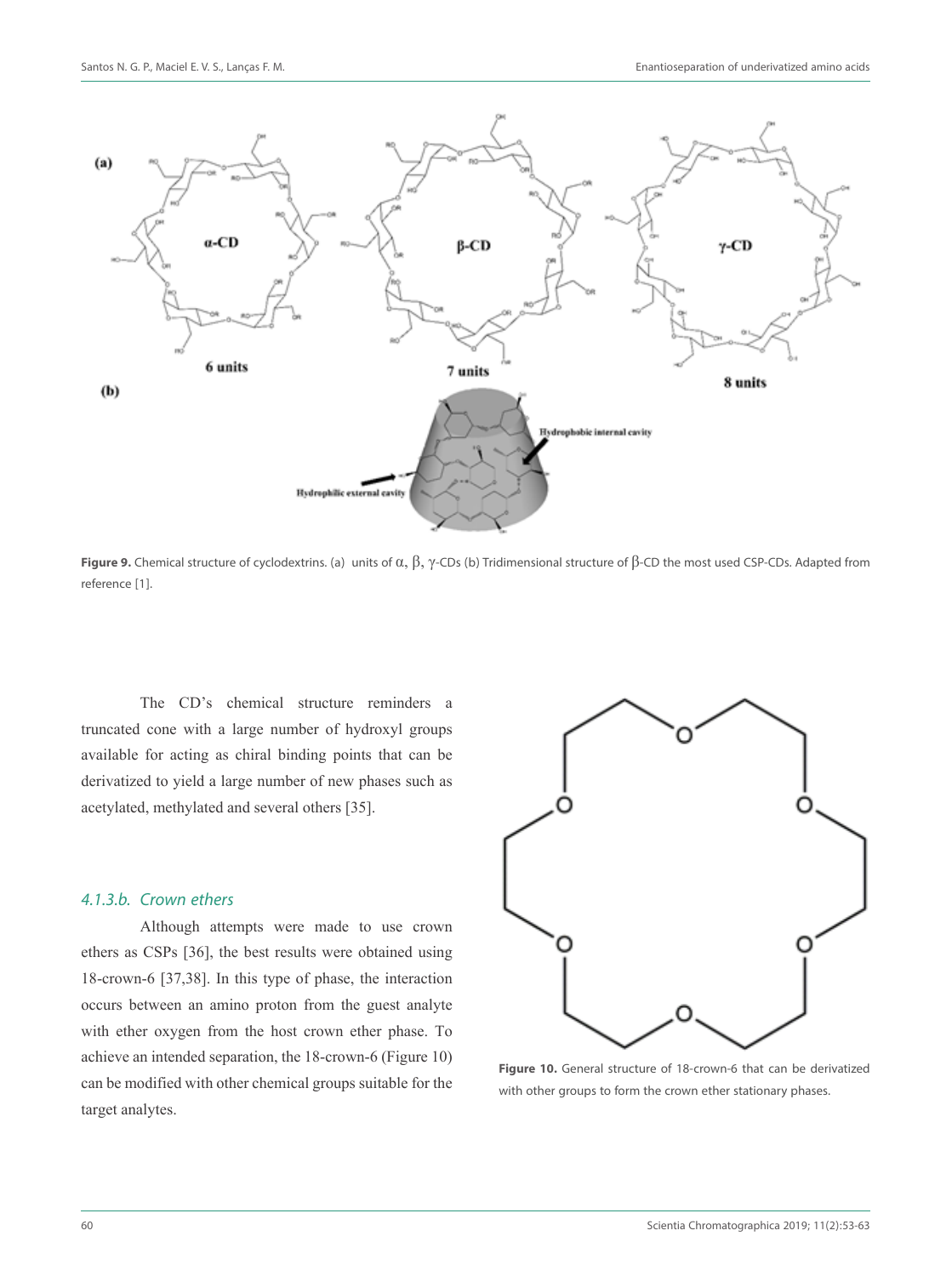#### 4.1.3.c. Macrocyclic antibiotics

Some large glycosylated macrocyclic antibiotics [39] having several phenyl rings and peptide groups have been successfully employed as CSPs in liquid chromatography. Among them, vancomycin (Figure 11) is by far the most investigated and reported [40,41].



**Figure 11.** Chemical structure of Vancomycin.

## 4.1.4. Protein CSPs

Although presenting excellent enantioselectivity, protein-based CSPs, in general, are not physically robust and are very expensive, making their use restricted to specialized applications [42,43]. These phases present excellent enantioselective interactions with chiral molecules, leading to good enantioresolutions. Several classes of proteins presenting different chemical and physical characteristics have been successfully utilized as CSPs, including – to list a few - albumins, α-acid glycoprotein, avidin, and pepsin.

## 4.1.5. Ligand Exchange CSPs

 This type of CSP takes advantage of the fact that silica-bonded amino acids containing Cu(II) ions present stereoselectivity to amino acids through the Cu(II) complexation [44]. Consequently, the main application of this kind of phase is in the enantioseparation of underivatized amino acids in opposite to traditional enantioseparations that require a derivatization step before analysis. Unfortunately, these columns require the use of  $Cu(II)$  in the mobile phase [45], and the column efficiency (plate number) is reduced.

## **5. Concluding Remarks**

In this tutorial-review, after a background presentation of relevant chirality aspects presented by chemical compounds, the main types of chiral stationary phases (CSPs) were presented and discussed. Many different types of phases are now available for enantiomers separation, each presenting advantages, and limitations. Some are more specific (as in the case of ligand exchange); others show better selectivities (as the helical polymers); some are more robust (as the brush-type) while others are applied to a large class of analytes (as in the case of cyclodextrins). As a result, analysts have now a broad spectrum of CSPs to select from, according to his particular analytical approach. In the next report in this series, we will present our laboratory results of the enantioseparation of intact (nonderivatized) amino acids by using a capillary LC ligand exchange chiral stationary phase.

## **Acknowledgments**

The authors are grateful to the Coordenação de Aperfeiçoamento de Pessoal de Nível Superior—Brasil (CAPES)—Finance Code 001; to FAPESP (Grants 2019/22724-7 2017/02147-0, 2019/26263-4, 2015/15462- 5, 2014/03765-0 and 2014/07347-9); and to CNPq (307293/2014-9 and 308843/2019-3) for the financial support provided for this research and to our laboratory.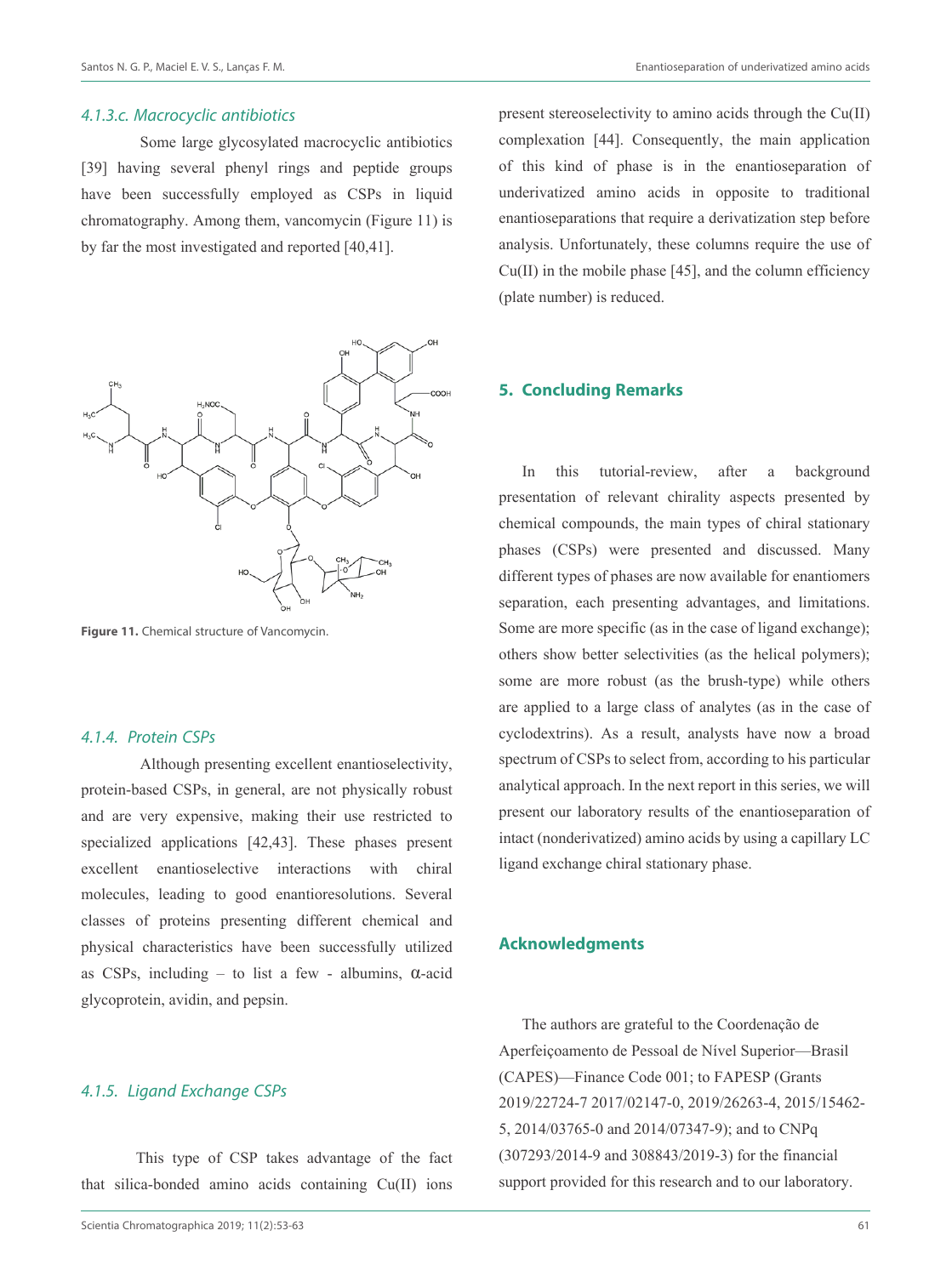#### **References**

- [1] *Scriba GKE. Chiral recognition mechanisms in analytical separation sciences. Chromatographia. 2012; 75: 815-38.*
- [2] *Kelvin WTL. The molecular tactics of a crystal. United Kingdom: Clarendon Pres; 1984.*
- [3] *Pasteur L. Mémoire sur la relation qui peut exister entre la forme cristalline et la composition chimique, et sur la cause de la polarization rotatoire. Comptes Rendus de l'Académie des Sciences. 1848; 26: 535-38.*
- [4] *Pasteur L. Recherches sur les relations qui peuvent exister entre la forme cristalline la composition chimique et le sens de la polarization rotatoire. 3. ed. Paris: Annales de Chimie et de Physique; 1848.*
- [5] Kauffman GB, Myers RD. Pasteur's resolution of racemic acid: sesquicentennial retrospect and a new translation. J Chem Educ. 1998; 3(6): 1-18.
- [6] Joseph G. Louis Pasteur, language, and molecular chirality. I. Background and dissymmetry. Chirality. 2010; 23(1): 1-16.
- [7] Kauffman GB, Myers RD. The resolution of racemic acid: A classic stereochemical experiment for the undergraduate laboratory. J Chem Educ. 1975; 52(12): 777-81.
- [8] Kauffman GB. Left-handed and right-handed molecules. Louis Pauster's resolution of racemic acid. Chemistry. 1977; 50(3): 14-8.
- [9] Kauffman GB, Chooljian SH. Wohler synthesis of artificial urea: A modern version of a classic experiment. J Chem Educ. 1979; 56(3), 197-200.
- [10] Wagnière GH. On chirality and the universal asymmetry: reflections on image and mirror image. Weinheim: Wiley-VCH; 2007.
- [11] McNaught AD. Compendium of chemical terminology. Oxford: Blackwell Science; 1997.
- [12] Li B, Haynie DT. Chiral drug separation. Encycl Chem Process. 2006; 1: 449-58.
- [13] Rukhlenko ID, Tepliakov NV, Baimuratov AS, Andronaki SA, Gun'ko YK, Baranov AV, Fedorov AV. Completely chiral optical force for enantioseparation. Scientific Reports. 2016; 6(1), 1-8.
- [14] Vander Heyden Y, Mangelings D, Matthijs N, Perrin C. Chiral separations. In: Ahuja S, editor. Handbook of pharmaceutical analysis by HPLC. Volume 6. Amsterdam: Elsevier; 2005.
- [15] DE Camp WH. The importance of enantiomer separations. In: Lough WJ, editor. Chiral liquid chromatography. Glasgow: Blackie; 1989.
- [16] Somers GF. Pharmacological properties of thalidomide (α-phthalimido glutarimide), a new sedative hypnotic drug. Brit J Pharmacol. 1960; 15: 111-16.
- [17] Miller MT. Thalidomide embryopathy: A model for the study of congenital incomitant horizontal strabismus. Trans Am Ophthalmol Soc. 1991; 89:623-74.
- [18] Vargesson N. Thalidomide. In: Grupta RC, editor. Reproductive and development toxicology. 2. ed. Amsterdam: Elsevier. 2017.
- [19] Ghoreishi K. Thalidomide. In: Wexler P, editor. Encyclopedia of toxicology. 3. ed. Amsterdam: Elsevier; 2014.
- [20] Knoche B, Blaschke G. Investigations on the in vitro racemization of thalidomide by high-performance liquid chromatography. J Chromatogr A. 1994; 22(1): 235-40.
- [21] Voet D, Voet JG, Pratt CW. Fundamentals of biochemistry: life at the molecular level. 2.ed. Weinheim: Wiley; 2006.
- [22] Sánchez C. The pharmacology of citalopram enantiomers: the antagonism by R-citalopram on the effect of S-citalopram. Basic Clin Pharmacol Toxicol. 2006; 99:91-5.
- [23] Klein MO, Battagello DS, Cardoso AR, Hauser DN, Bittencourt JC, Correa RG. Dopamine: functions, signaling, and association with neurological diseases. Cell Mol Neurobio. 2019; 39: 31-59.
- [24] Masato A, Plotegher N, Boassa D, Bubacco L. Impaired dopamine metabolism in parkinson's disease pathogenesis. Mol Neurodegener. 2019;14(35): 2-21.
- [25] Siegel GJ, Agranoff BW, Albers RW, Fisher SK, Uhler MD. Base neurochemistry: molecular, cellular and medical Aspects. 6.ed. Philadelphia: Lippincott-Raven; 1999.
- [26] Ahnoff M, Einarsson S. Chiral derivatization. In: Lough WJ, editor. Chiral liquid chromatography. Glasgow: Blackie; 1989.
- [27] Fernandes C, Phyo YZ, Silva AS, Kijjoa A, Pinto MMM. Chiral stationary phases based on small molecules: an update of the last 17 years. Sep Purif Rev. 2017; 47(2): 89-124.